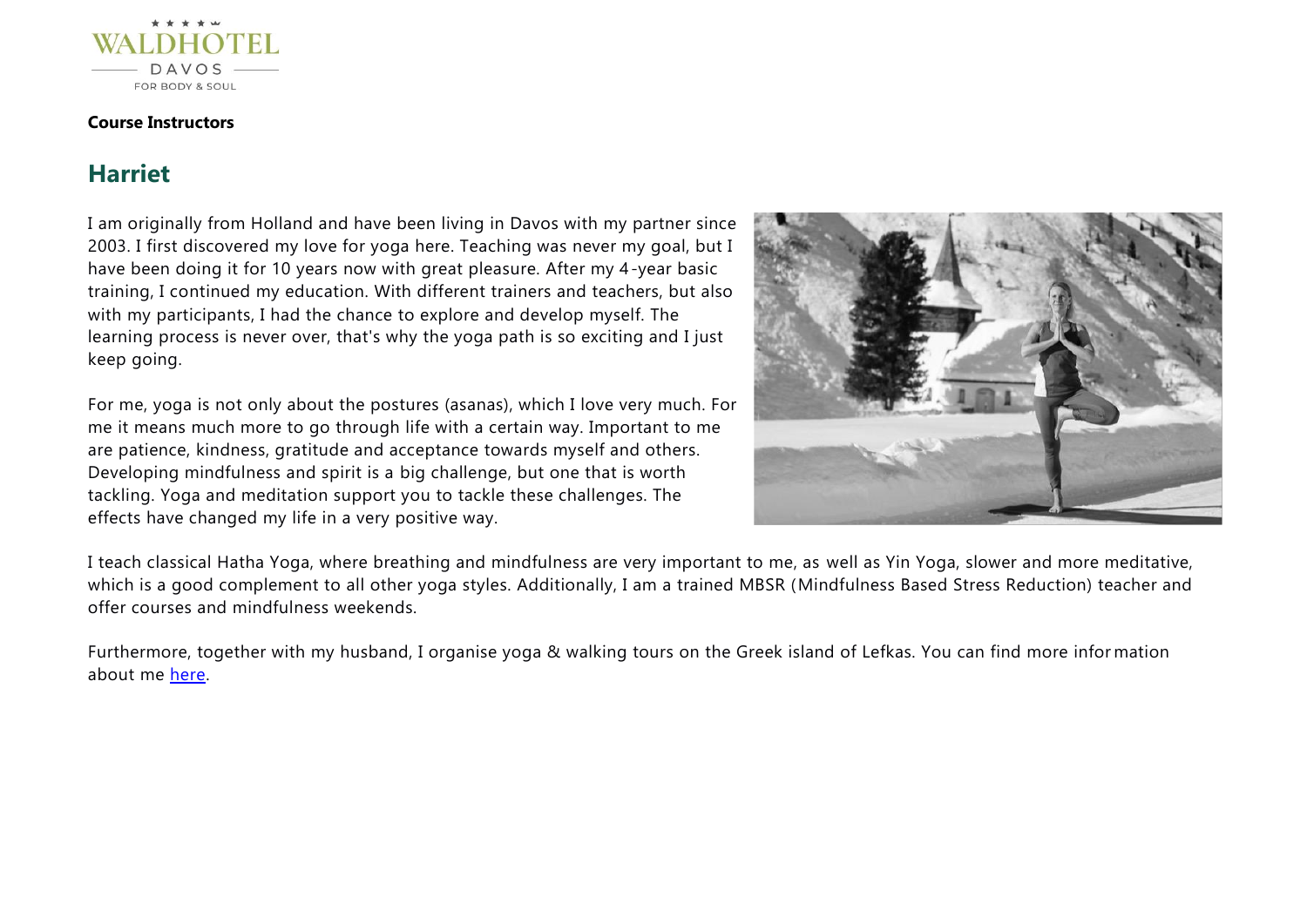

# **Sabine**



As a nature-loving movement person, the asana practice was for me at the beginning mainly a welcome stretching lesson to my other physical activities. However, I soon became aware that the physical work with the body is only one part of a holistic philosophical teaching. By chance, I ended up in an Ashtanga Yoga class shortly after my first Hatha Yoga experience. Slightly overwhelmed but enthusiastic about this sophisticated system, the flow of movement, the physical challenge and the positive effects on a spiritual level, I began to practise Ashtanga Yoga regularly from then on. Since then, many teachers as well as students have supported and inspired me on my path.

I completed the 500-hour Advanced Teacher Training (Yoga Alliance) in August 2014. The basis of my classes is the challenging Ashtanga system, which I incorporate into my Vinyasa Flow, Ashtanga Inspired Flows, Ashtanga Mysore and Ashtanga Led classes.

### **Martina**

I have built my career at the intersection of contemplative psychotherapy, performance psychology and nature.

After earning my master's degree in psychology with a focus on motivational psychology, I spent seven seasons in the Himalayas (Tibet, Nepal, and Ladakh) studying Buddhism and leading tours and cultural trips. In 2017, I moved to Boulder, Colorado to follow my passion of integrating Eastern and Western wisdom - Buddhism and psychotherapy.

I am a graduate psychologist (University of Zurich, Switzerland) and a trained clinical mental health counsellor with a focus on contemplative psychotherapy and Buddhist psychology (Naropa University, Colorado, USA).

#### <https://www.martinaholzach.com/>

I completed my yoga trainings in Switzerland, India, the USA and Australia in the field of Hatha and Vinyasa yoga, as well as yoga therapy and dream sensitive yoga. I am also a trained Thai massage therapist and meditation teacher.